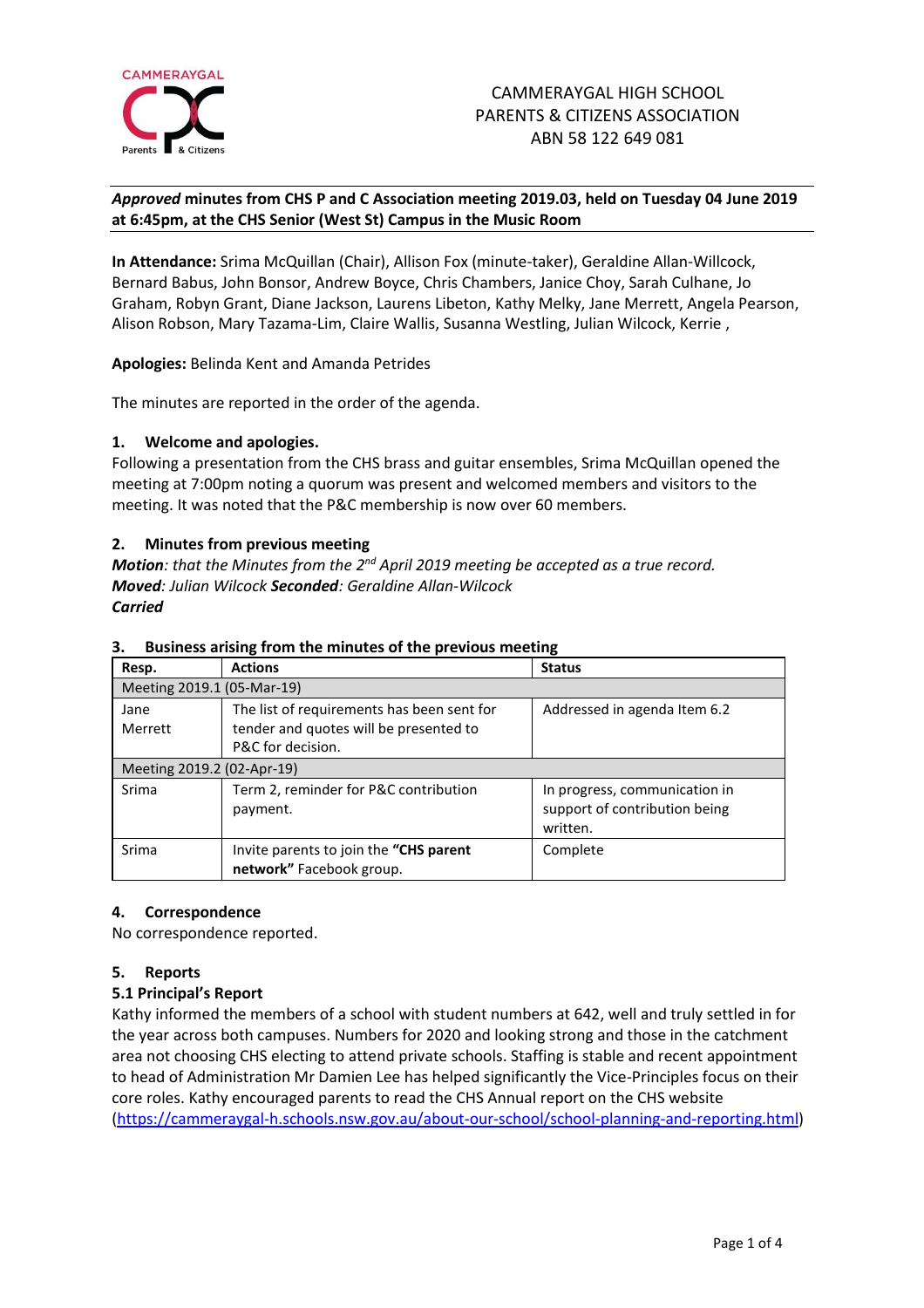

Kathy informed the members that the much-anticipated Junior campus rooftop basketball is now completed and being utilised for sporting activities. The Senior campus Hall is on track for completion before end of Term 3 as planned.

### **5.2 President's report**

Srima reported the social gathering at Malabar restaurant in May with over 20 parents which generated ideas for social gatherings and discussed the student's year 10 and year 12 formals. Srima informed the members that student formals were not organised by the school and the P&C is not able to organise or run a school formal. Should students wish to have a formal then it would need to be organised by the students and parents.

The P&C led and run after-school sports participation is very high and there are new sports to be offered however a "new sport" coordinator is required to assist with the initial interest and set-up.

*Action: Seek volunteer for New Sport Start-up Coordinator from the parent community*

## **5.3 Treasurer's report**

As tabled

*Action: Review P&C contribution fees and propose new structure for 2020 considering ease of administration and table at AGM for approval.* 

#### **5.4 Social Subcommittee report**

Mother's Day Breakfast

P&C members acknowledged the excellent contribution of Chris Chambers and all the other super Dads to the success of the second annual Mother's Day breakfast. XXX tickets were sold, with a total profit of \$587.

*Action: Call for volunteers for Trivia Night committee.*

### **5.5 Uniform Subcommittee**

The Uniform Subcommittee has received repeated requests for a smaller backpack. A sample was shown to the members via Noone. It was suggested to ask Noone for one with a bottle holder and for pricing.

*Action: Obtain pricing for smaller backpack with bottle holder*

### **6. General Business**

### **6.1 CHS Robotics club funding**

Susanna Westling on behalf of the CHS Robotics club tabled a request of the P&C to fund a mentor for their club. The paper was circulated to members ahead of the meeting was discussed. A review of the income from contribution fees this year caused concern that this was over 40%. It was agreed that the P&C should support start-ups clubs and acknowledged the excellent fundraising by the club.

*Motion: The P&C approve funding up to \$8,800 for a mentor for the First Robotics Competition and First Lego League Teams for the 2019 and 2020 seasons should the team be unable to find suitably experienced volunteer from the P&C community.*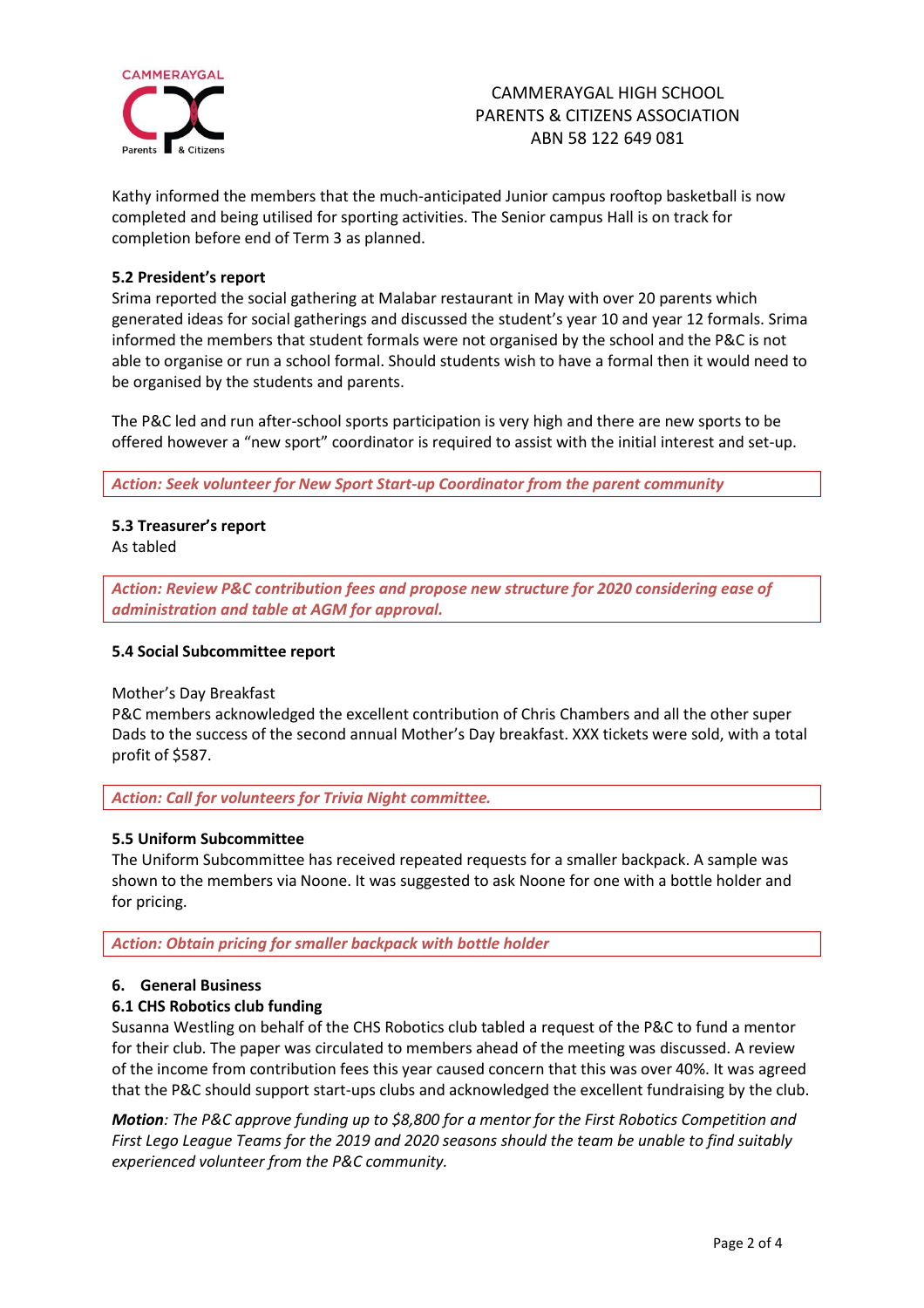

### *Motion was introduced by Susanna Westling. Motion not seconded. Motion Failed.*

*Motion: The P&C approve a \$2000 grant to help the Robotics club fund equipment which could also be utilised in iSTEM class learning.*

### *Motion was introduced by Srima McQuillan and was seconded by Laurens Libeton. Carried*

### **6.2 Junior Campus Cleaning**

Following input from the social committee and direction at previous meeting, Mr Baraclough and Jane Merrett sort quotations from several suppliers for cleaning some general maintenance. Several companies declined to participate due to the size of the job. The quotation came back at just under \$10,000. The list of requirements was reviewed, prioritised and it was suggested that the top priorities be high pressure hard surface cleaning which amounted to \$5,200.

*Motion: The P&C approve funding up to \$11,000 for extensive cleaning of the junior campus following a tender process conducted by the school.*

P&C members raised concerns about the high cost of cleaning and the departments funding of cleaning. It was clarified by Kathy Melky that the schools is cleaned and funded for cleaning within the WHS and education department standards.

### *Motion was introduced by Jane Merret. Motion not seconded. Motion Failed.*

### **6.3 Special Resolution to Change to P&C Rule 17**

A special resolution to change Rule 17 of the "Rules of the Cammeraygal High School Parents and Citizens Association". The changes were tabled and circulated prior to the meeting for review by members.

*Special Resolution: The P&C approve the change of rule 17 replacing "audited financial accounts" with "draft financial accounts".*

Members discussed the tabled paper and raised concerns about changing the rules as we continue to grow.

## *Motion was introduced by Angela Pearson. Motion not seconded. Motion Failed.*

It was noted that in previous years the P&C had decided not to audit the accounts due the size and turnover. There was a general consensus that as we grew this would be required and it should be completed as once off for 2018 and prior years.

### *Action: Obtain quote for audit*

### **6.4 Building fund campaign update**

It was reported that the group of members who gathered in April to discuss the "Buy-a-brick" suggestion for a building fund campaign that this sort of campaign may be suitable for a one off, but would not be suitable for an annual fundraiser. The profit after materials and labour would be less